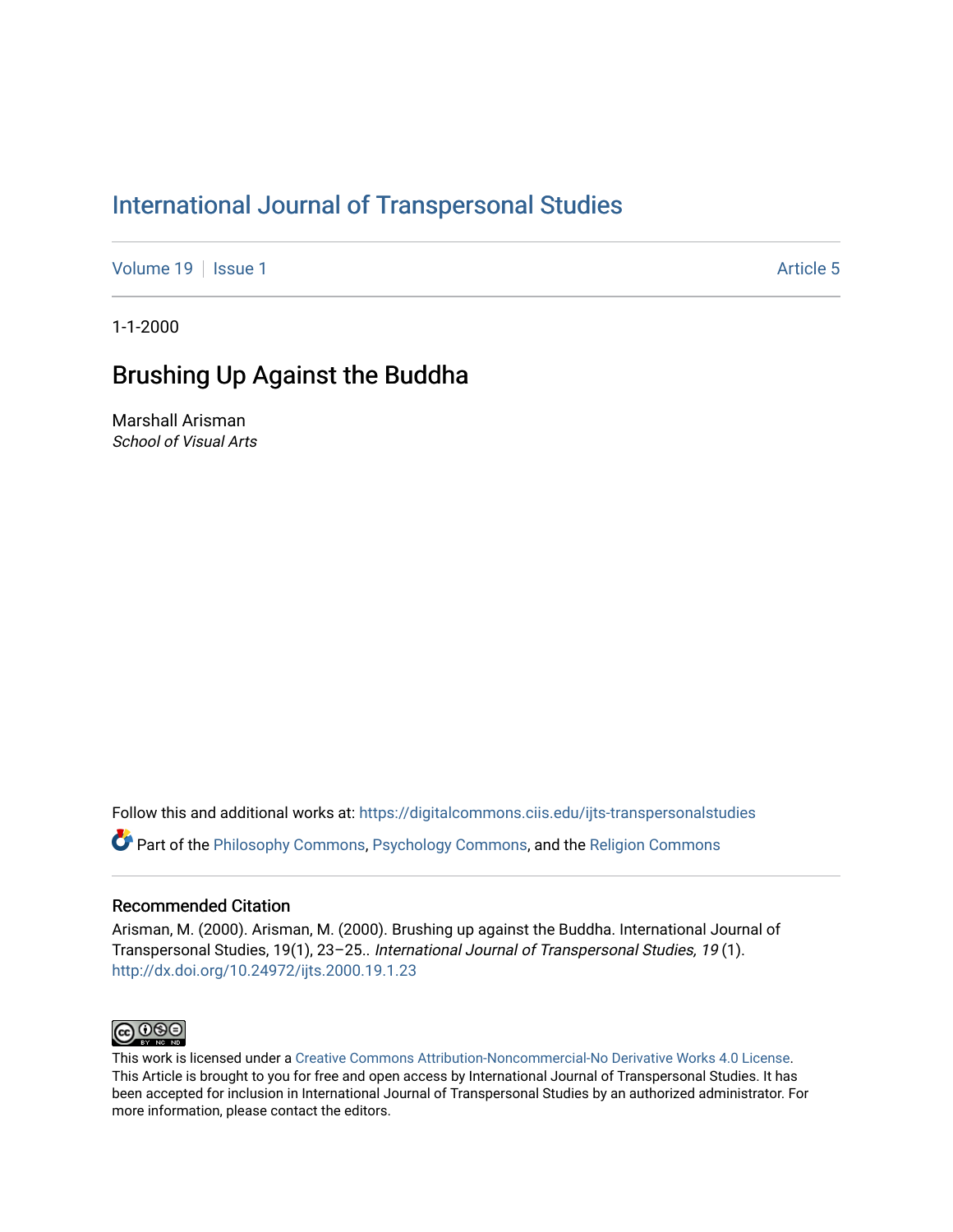# **Brushing Up Against the Buddha**

*Marshall Arisman*  School of Visual Arts New York, USA



*An artist born in America today stands a ten times greater chance of being admitted to a mental institution than an art college. Perhaps it is the way we educate artists that drives them mad. Art is eliminated from school curriculums in favor of science and math. Most parents want their children to become lawyers, dentists, doctors, accountants, computer programmers-anything, as long as they don't choose to become artists.* 

*Japan, on the other hand, makes living artists National Treasures. Many of the artists work in the traditional forms of pottery and doll making.*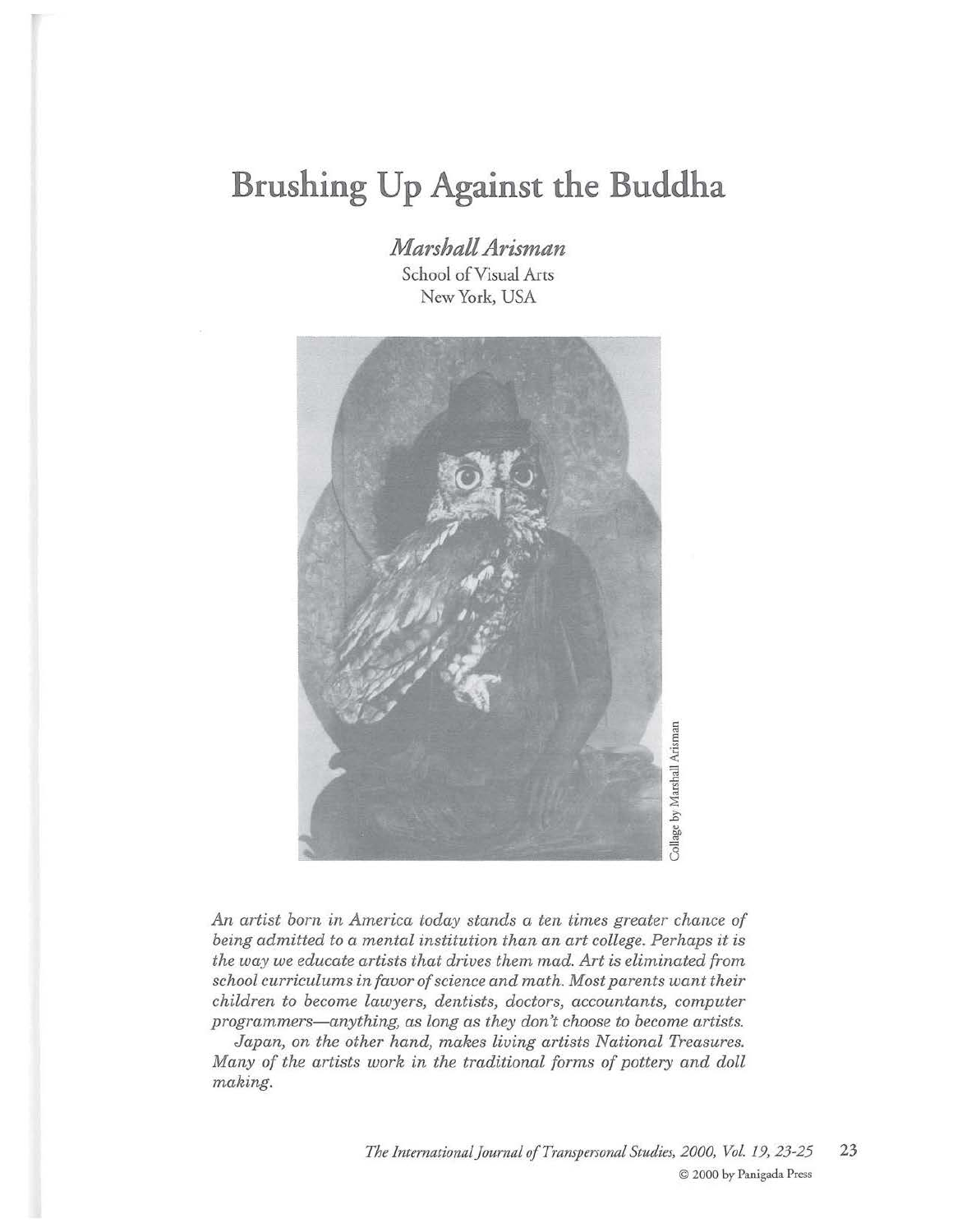S ATORU ARRIVED at the hotel breakfast table out of breath and unable<br>to speak English. Patting his chest repeatedly, he bowed, took a<br>deep breath, and finally said, "Very exciting news! A National<br>Treasure is considering to speak English. Patting his chest repeatedly, he bowed, took a deep breath, and finally said, "Very exciting news! A National Treasure is considering serving you tea!"

I smiled.

"It is a great honor to even be considered," Satoru said, obviously disappointed at my lack of response.

"I am confused," I said, "I'm not Andy Warhol or Jasper Johns. I'm not a world famous artist. I doubt the National Treasure has seen my magazine illustrations or any catalogs from my exhibitions in this small island."

"Kyushu," Satoru said.

"I know," I said, watching Satoru's automated hand move from his chest to his slightly protruding stomach. He waived the waitress away. I watched the mist from the hot springs fog the window behind him.

"Did he come to the slide lecture last night?" I asked.

''No," Satoru said, "I asked him that when he called this morning." "Tell me more about him," I said.

"For many years he was a Buddhist monk. Now he is married and has three small children."

"How old is he?" I asked.

"Ninety years old," Satoru said.

"Pretty amazing man," I said, smiling.

Satoru, pretending not to hear me, continued to pat his stomach.

Having spent two weeks with Satoru as my traveling companion and translator, I knew that his ulcer was acting up. I knew that this situation would only aggravate his condition.

"Stomach no good," he said to himself as we walked the narrow streets from the hotel into town. Checking his address book, we entered an exclusive art gallery and antique shop. Locking the door behind us, we were led to a small viewing room where a small statue, covered in blue silk, was sitting on a glass table.

Two business men in black suits carefully unwrapped the statue and stepped back reverently. The morning sun reflected off the porcelain figure of a samurai in full battle gear. Satoru remained seated as I put on my glasses and slowly walked around the sculpture. It was exquisitely crafted with every detail painted to perfection. Beautiful as it was, it left me cold.

''Very beautiful," I said repeatedly, as I studied the figure.

The official invitation arrived at the hotel that afternoon accompanied by the two art dealers and three more men in suits.

"Ground rules," I thought, as we ordered drinks from the bar. Sipping a glass of milk, Satoru listened intently and took notes as the senior suit spoke to him in Japanese, often reading back for clarification. Tapping his stomach, Satoru finally turned to me.

"This will be a formal tea ceremony," Satoru said.

"The master himself will conduct it. A very great honor for all of us." I nodded, smiling at the men around the table.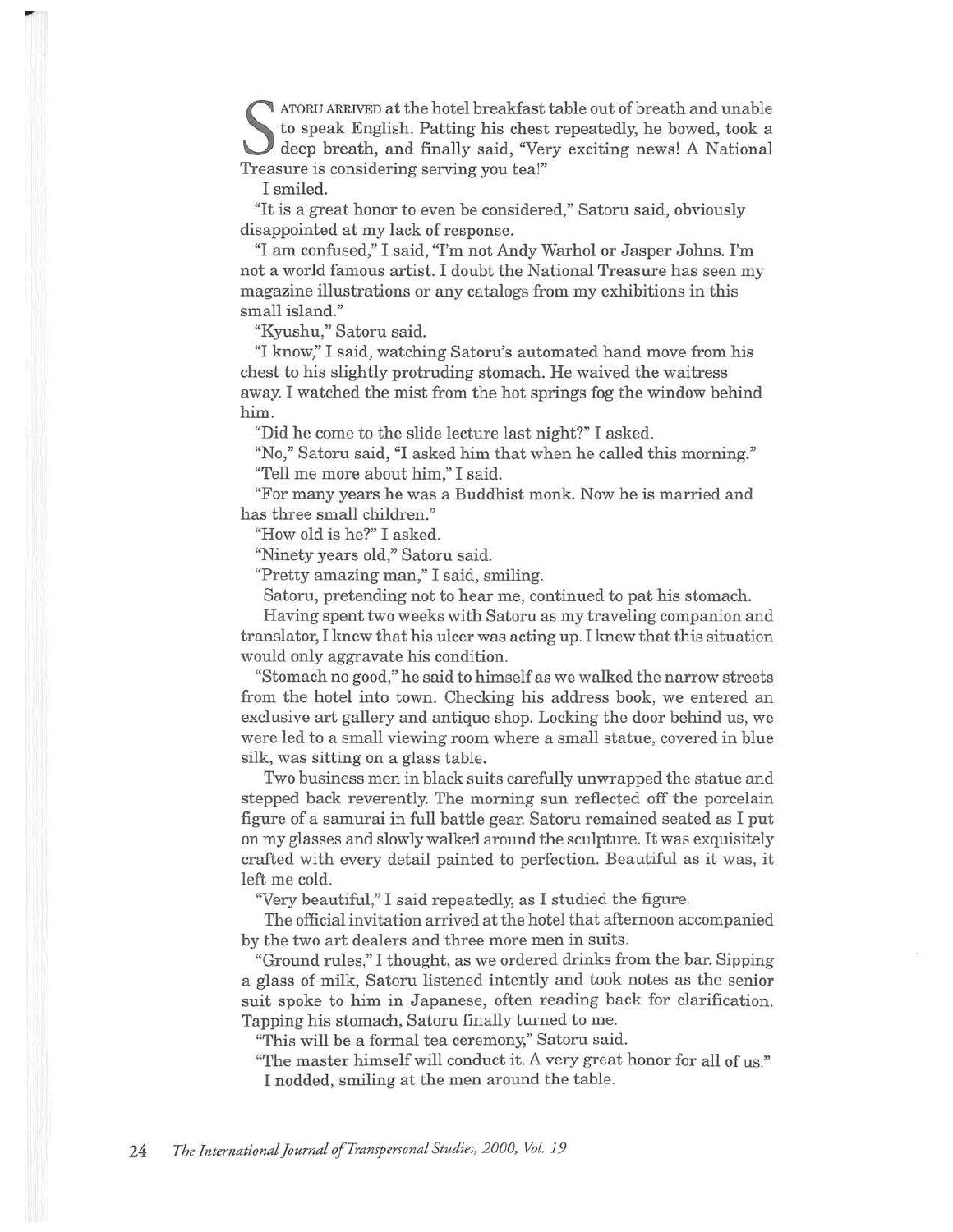"Major point," Satoru said, raising his finger for emphasis ... Under no conditions should I ask to see his studio. This would be a serious insult to him: his wife, his children, no one was allowed in his studio. To ask and then be refused would cause loss of face for everyone.

"I understand," I said.

#### THE CEREMONY

A LARGE WOODEN door opened into a formal rock garden in front of the house. Framed in the doorway, a small man with a wrinkled face dressed in a simple kimono smiled and extended his hand as we approached. He didn't wink, but he did. Following him into the house, I instinctively knew we had met before. Not in this lifetime. I knew why I was there. We were old friends.

The bitter, frothy, bright, green tea was long in the making. The pungent taste bit my tongue as I raised the ceramic bowl with both hands to my lips. Without looking up, I said to Satoru, "Ask him if I can see his studio."

Satoru, stunned speechless, watched in horror as the old man rose to his feet. He beckoned me to follow him with one hand and held the others back with the palm of his other hand.

We entered a small, eight-mat studio at the top of the narrow stairway. The freshly laid mats smelled like sea grass. The side walls were lined with book cases, and a small lacquered table sat in front of a window at the north end of the room. The north wall had three pedestals holding three separate dolls. They were the only art objects in the room. Placing his hand on my shoulder, he motioned for me to inspect the dolls.

The doll on the left reminded me of African fetish dolls made from mud and blood. The clay surface was cracked and the color of burnt orange. It was vaguely threatening, and I could feel the goose bumps rising on the back of my neck when he handed it to me.

"When I made this doll, I get sick," he said. "Then my wife get sick and my children get sick."

''I believe it," I said, quickly returning the doll to the pedestal.

"This doll," he said, grabbing the arm of the doll on the far right, "I make to get well. Then I get well, my wife get well and my children get well."

The rag doll hung limp from his hand like a Raggedy Ann doll, the button eyes and sewn lips forming a smile. He handed me the doll, and I nestled her in the crook of my arm.

"This doll," he said holding up a porcelain figure much like the one I had seen in town, "I make for money."

I have often thought back about that afternoon. Satoru visits New York occasionally. His ulcer is worse. We have never spoken about the National Treasure. Satoru pretends it never happened.